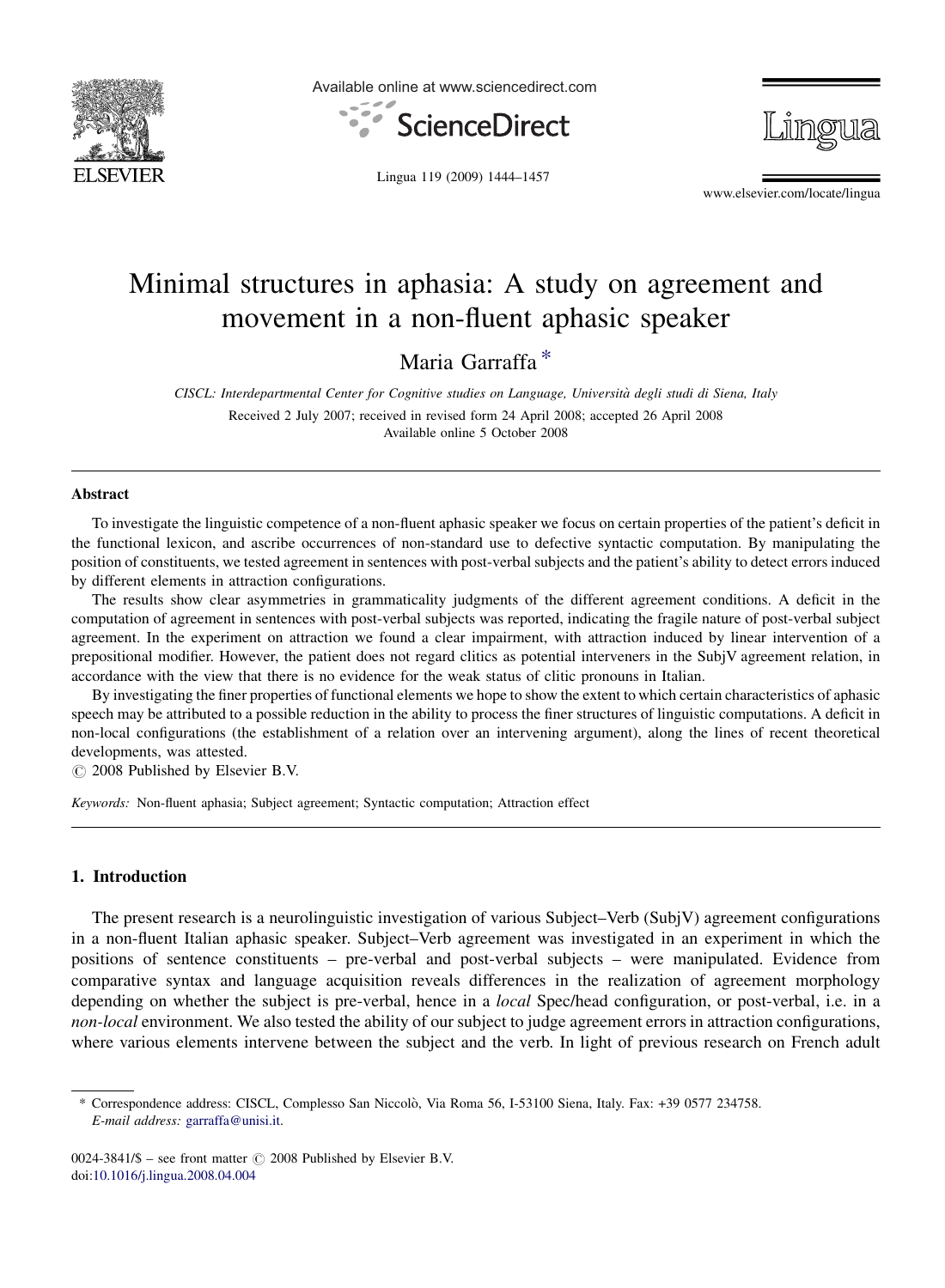speakers [\(Frank et al., 2006\)](#page--1-0) we focused on number mismatches within the VP by testing attraction induced by different attractors: prepositional modifiers and object clitics.

We chose an agrammatic Broca's aphasic because much work on agrammatic aphasia focuses on functional elements and the tendency to drop these items is characteristic of this type of speech (see [Menn and Obler, 1990](#page--1-0) for a cross-linguistic overview). In the present research we focus on various elements covered by the global term 'functional lexicon' by testing *fluctuations* in the grammatical system, an area of constrained variation where the occurrence of an element in the syntactic structure is consistent with its configurational environment. This issue is closely linked to the general anti-optional character of human language and its consequences in terms of hierarchical restriction and parametric selection. Fine distinctions related to the possibility of dropping material depending on the grammatical context are critical in syntactic derivation (see, for example, [Rizzi, 2005](#page--1-0) on the possibility of dropping pronouns in a restricted structural environment in acquisition; [Hamann et al., 2003](#page--1-0) for a study on complement pronouns in children with Specific Language Impairment; [Friedmann, 2002](#page--1-0) for the production of interrogatives in aphasia related to different structural layers).

The goal of the research is twofold. On the one hand we are interested in certain properties of the patient's deficit, and ascribe occurrences of non-standard use of agreement to defective syntactic computation. On the other hand, we want to strengthen the theoretical model on language with data from neurolinguistics which support linguistic distinctions such as the varying nature of pronominal clitics in Romance languages.

### 2. On subject agreement

Implementation of Subject–Verb agreement is related to subject position. An interesting property of post-verbal order (VSubj) is the way in which agreement morphology is differently realized cross-linguistically (see [Guasti and](#page--1-0) [Rizzi, 2002](#page--1-0) and quoted literature).

English realizes morphological agreement, as in (1a); in French the pre-verbal subject agrees with the verb (1b), whereas the post-verbal subject does not (1c). In this paradigm standard Italian patterns with English—compare (1a) and (1d).

- (1) a. There come three girls b. Trois filles sont arrivées Three girls have arrived c. Il est arrivé trois filles It has arrived three girls Three girls have arrived d. Sono arrivate tre ragazze
	- They-are arrived three girls Three girls have arrived

These observations are consistent with the proposal that realization of agreement is related to the positional properties of the elements concerned and support a grammatical interpretation of the phenomenon. In post-verbal configurations morphological realization of number agreement is not mandatory. Agreement between the inflected verb and the inverted subject is never richer than agreement between Agr° and SpecAgrP.

According to the view that agreement processes are the reflex of an established Spec–head relation inside an Agr projection, as revealed by (pre-verbal) subject agreement, post-verbal subject agreement involves checking in a nonlocal configuration and the building of a syntactic chain. In their paper they argue that agreement in SubjV structures is checked twice: AgrS gets valued through AGREE and its features are then checked after movement of the subject, in a local Spec–head configuration. In VSubj structures agreement is established uniquely under AGREE, as agreement checking in the local Spec–head configuration is not available. The formalism expressed in (2) presents Agreement as a grammatical process related to hierarchical factors.

- (2) a. DP ... AGR syntactic checking
	- b. AGR ... DP specific property of the system ([Guasti and Rizzi, 2002\)](#page--1-0)